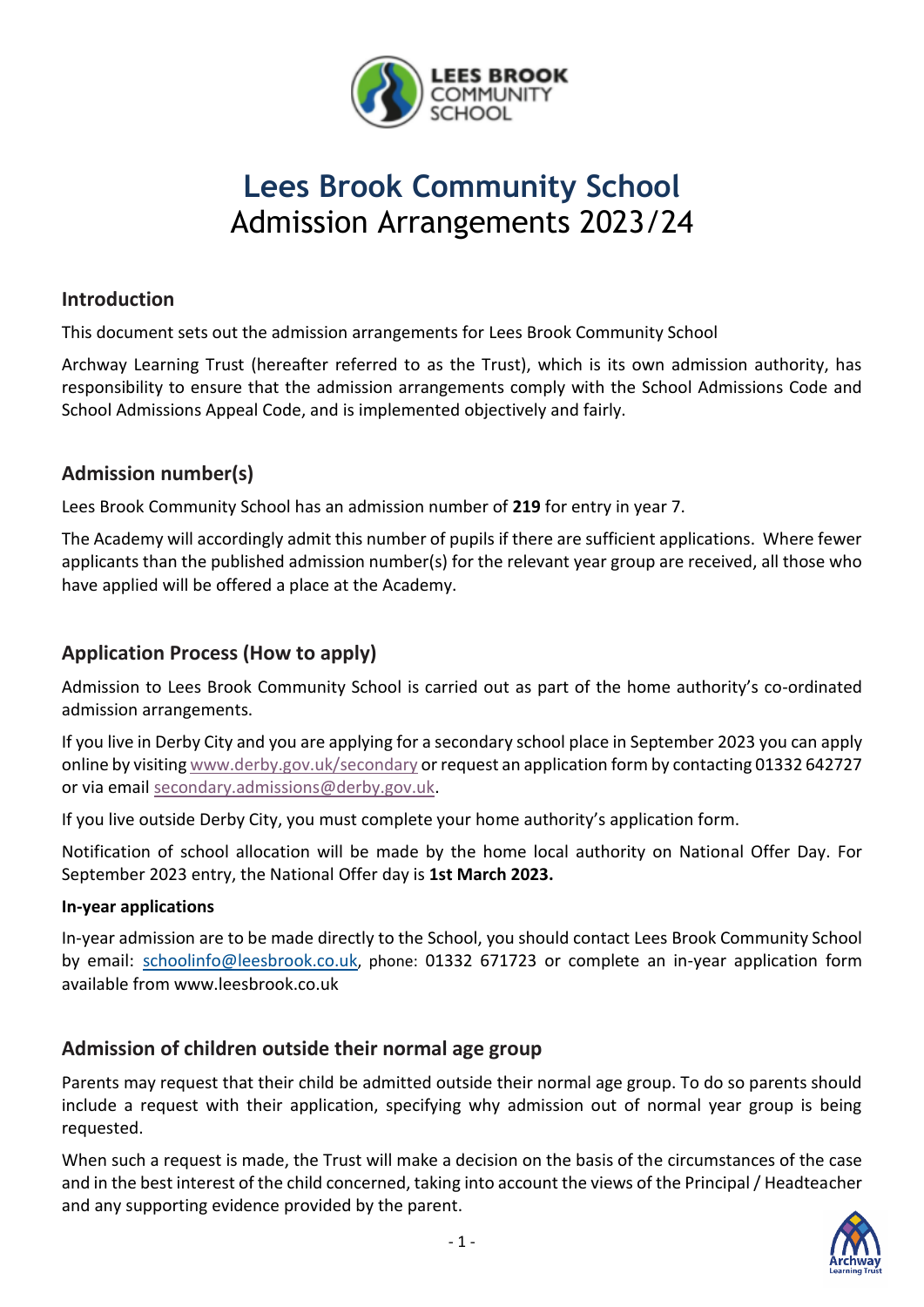# **Oversubscription criteria**

When the School receives more applications than there are places and the School is oversubscribed, after the admission of pupils with an Education, Health and Care plan (EHCP) naming the School, priority for admission will be given to those who meet the criteria set out below in priority order:

- 1) <sup>1</sup> Looked after children or children who were previously looked after but immediately after being looked after became subject to an adoption, child arrangements, or special guardianship order including children who were previously in state care outside of England and who ceased to be in state care as a result of being adopted.
- 2) Priority will next be given to the  $2$ children living in the catchment area served by the school and have a <sup>3</sup>sibling who will be on roll at Lees Brook at the time of admission.
- 3) Priority will next be given to children living in the catchment area at the time of admission. *For those families who move after the closing date, but before the offer date, the Trust and/or Local Authority will assess applications from the address where the parents were living at the closing date, and reassess applications on the National Offer Date.*
- 4) Priority will next be given to children who do not live in the catchment area served by the school but who have siblings<sup>3</sup> attending the school at the time of their admission.
- 5) Priority will next be given to children whose parents have stated Lees Brook Community School as a preference on the common application form.

#### **Tiebreaker**

In the event that two or more applicants meet the admissions criteria equally, priority will be given to the child living nearest the School, measured by a straight line. The line will be measured from the home address to the School using the national Ordnance Survey set points.

# **Late Applications**

Applicants that name Lees Brook Community School as a preference on the common application form but did not return the form to Derby City Education Authority by the closing date will be allocated places where available after the on-time applications have been allocated. Places will be allocated in the same order of priority as for categories 2 – 5, where necessary the above tiebreaker will be applied.

#### **Waiting Lists**

The school will operate a waiting list for each year group, where the school receives more applications for places than there are places available. This will be maintained by the Academy and it will be open to any parent to ask for his or her child's name to be placed on the waiting list, following an unsuccessful application.

Children's position on the waiting list will be determined solely in accordance with the oversubscription criteria. Where places become vacant they will be allocated to children on the waiting list in accordance with the oversubscription criteria. The waiting list will be reordered in accordance with the oversubscription criteria whenever anyone is added to or leaves the waiting list.

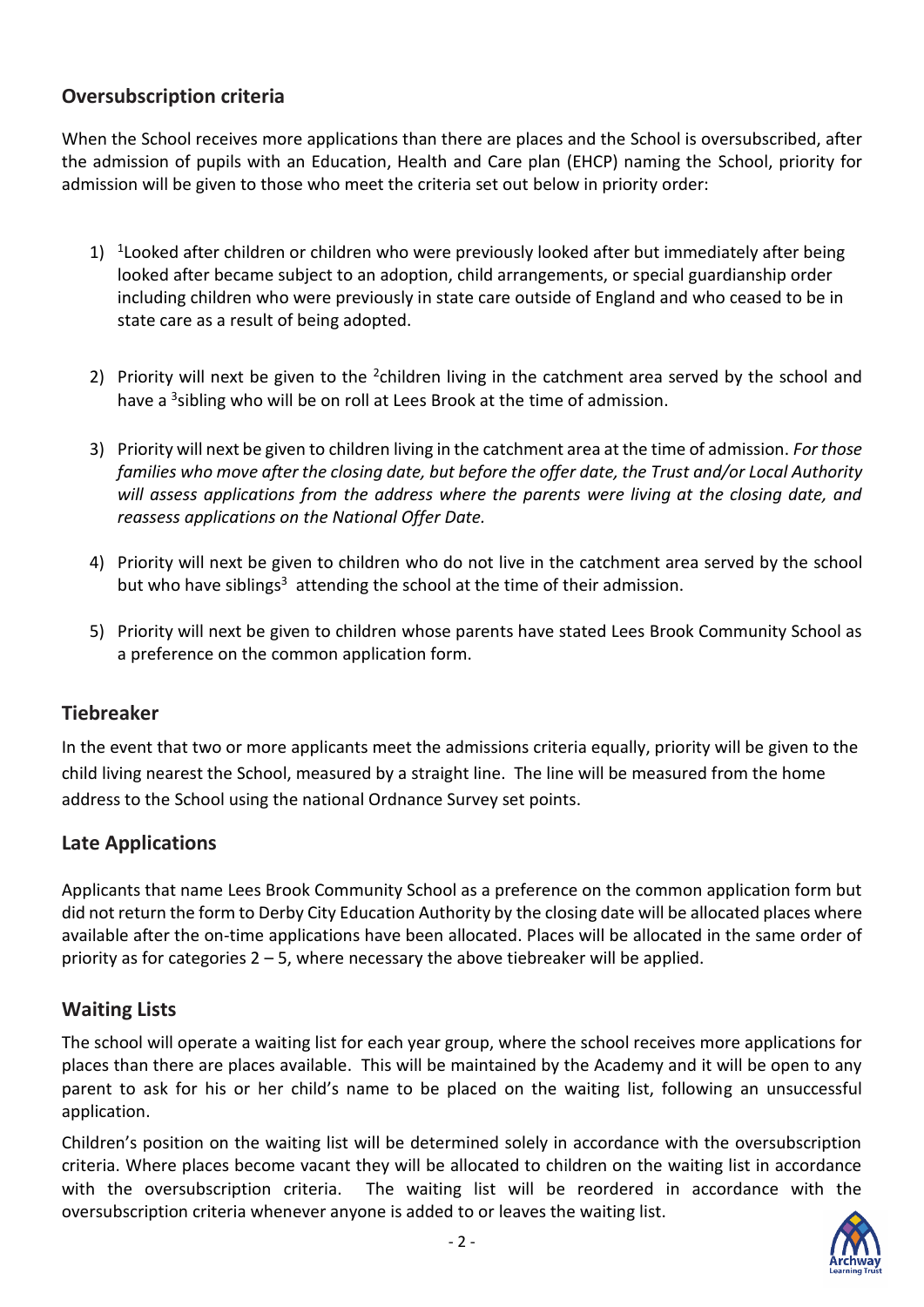## **In-Year Admissions:**

Applications for in-year admissions should go directly to Lees Brook Community School. If a place is available and there is no waiting list then a place will be offered to the applicant. If more applications are received than there are places available then applications will be refused and will be ranked in accordance with the oversubscription criteria for the relevant year. Applications that are refused are entitled to appeal to an independent appeal panel.

# **Arrangements for appeals panels**

All applicants refused a place have the right of appeal to an independent appeal panel constituted and operated in accordance with the School Admission Appeals Code.

Appellants should contact the Clerk to the Appeals Panel, Lees Brook Community School, Morley Road, Derby, DE21 4QX within 20 school days of the refusal.

### **Fair access protocol**

The School Admissions Code requires all local authorities to establish in-year fair access protocols to ensure that access to education is secured quickly for children who have no education place, and to ensure that all schools and academies in an area admit their fair share of vulnerable and challenging children and young people. The code requires that all educational settings and academies must participate in their local authority's protocol in order to ensure that unplaced children are offered a place at a suitable educational setting as quickly as possible. This includes admitting children above the published admission number to schools and academies that are already full. Lees Brook Community School and the Trust will participate fully in the Derby City Council's fair access protocol.